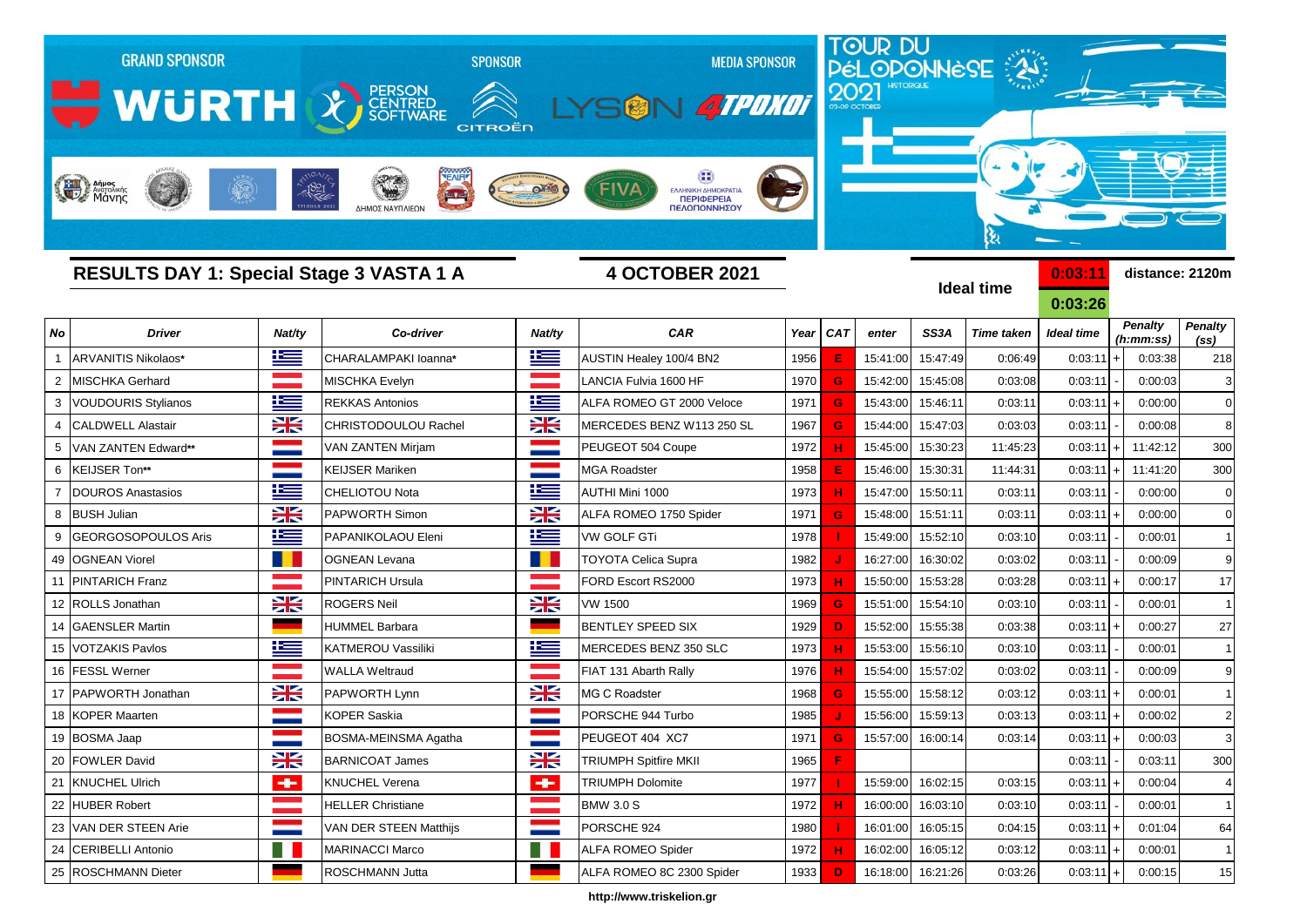

**http://www.triskelion.gr**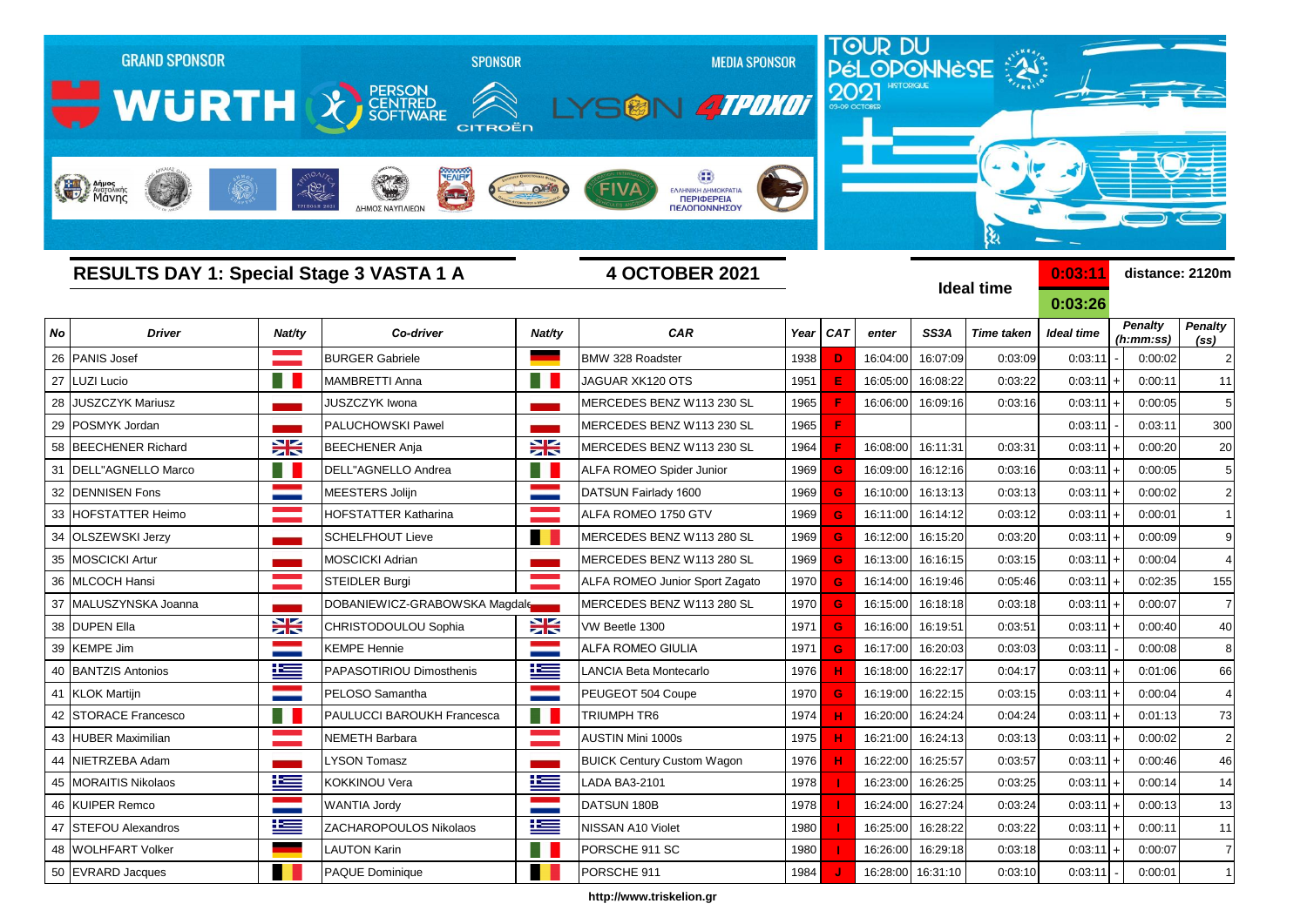

**http://www.triskelion.gr**

 KOTTIS Vasileios TBA BMW 2002 1974 **SV** 0:03:11 - 0:03:11 300 NIKOLOPOULOU Eleni GEORGILIS Kostis VW 1300 1976 **SV** 0:03:11 - 0:03:11 300 MATSOUKIS Petros MALIAKI Maria MERCEDES BENZ W123 Coupe 1978 **SV** 0:03:11 - 0:03:11 300 73 KONTOGIORGIS Spyridon | **EEE** ANDRIOTIS Konstantinos | EEE FIAT X1/9 | 1980 | SV | | | | 0:03:11 | 0:03:11 300 DESYLAS Spyros DESYLA Aikaterini PORSCHE 911T 1980 **SV** 0:03:11 - 0:03:11 300 75 |MERTINOS Akis | <mark>主三</mark> |KYPRAIOS Gerasimos | 主三 |FORD Fiesta MK1 | 3981 | sv | | | 300